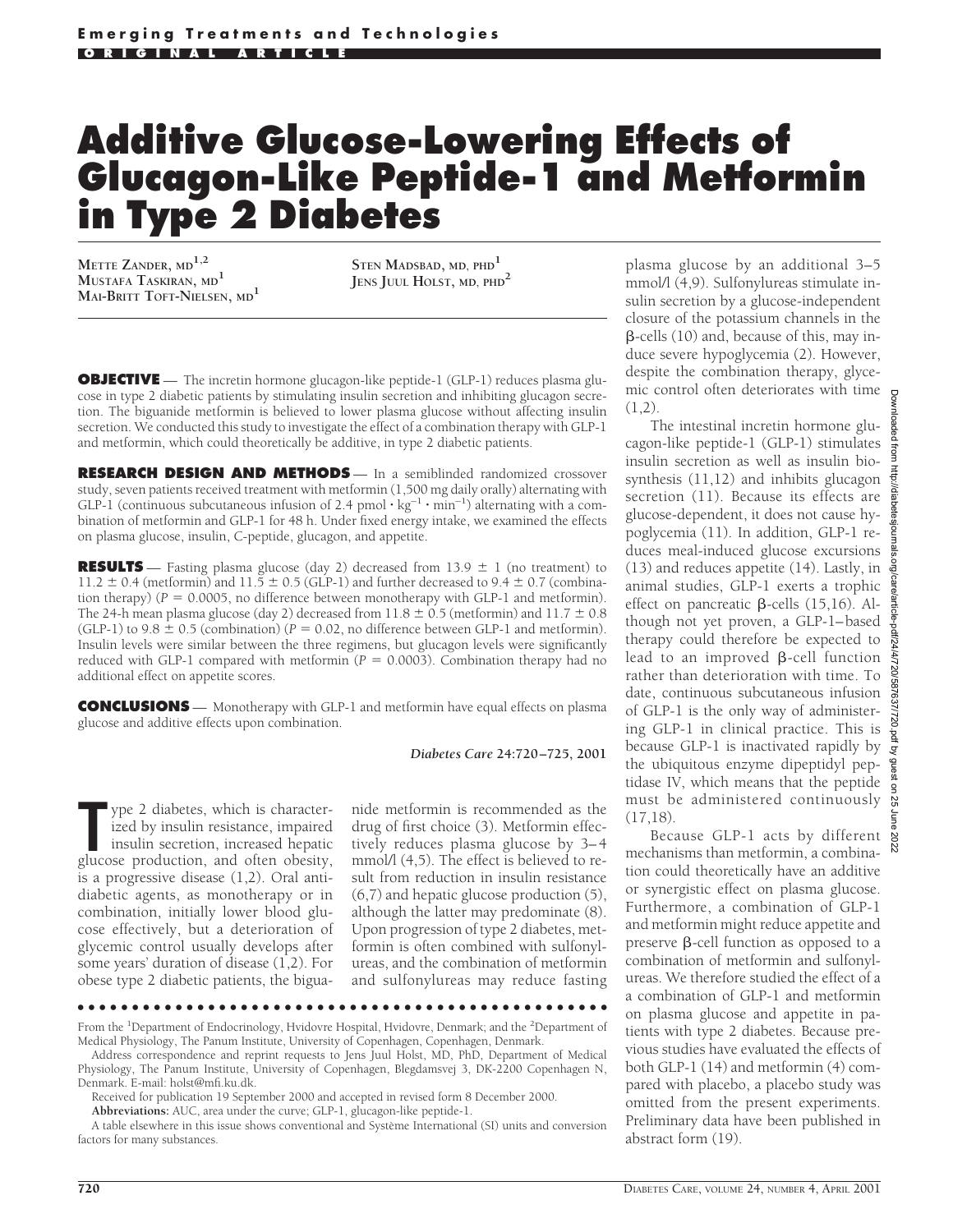## **RESEARCH DESIGN AND METHODS**

# **Subjects**

Five men and two women with type 2 diabetes diagnosed after 40 years of age participated in the study: mean age 53.9  $\pm$  6.5 years (range 49–61); BMI 32.7  $\pm$  1.3 kg/m<sup>2</sup>; and HbA<sub>1c</sub> 9.7  $\pm$ 0.5%.

All patients had normal hemoglobin and s-creatinine levels. One patient was treated with diet alone; the other patients were treated with 1,000–2,000 mg metformin daily and/or 2.5–5 mg glipizide daily.

# Procedure

The study was designed as a semiblinded crossover study. The patients were randomly allocated to three regimens of treatment. Four patients received treatment according to regimen 1, two patients were treated according to regimen 2, and one patient was treated according to regimen 3, as shown in Fig. 1.

During admittance, the patients were equipped with a portable insulin pump (MiniMed 506; Novo Nordisk Pharmaceuticals, Princeton, NJ) for continuous, subcutaneous infusion of GLP-1 or saline. The infusion rate was 2.4 pmol  $\cdot$  kg<sup>-1</sup>  $\cdot$  $min^{-1}$ . The injection site, in the periumbilical region, was changed twice daily, and the syringe was refilled twice daily. GLP-1(7-36)-amide was produced by custom synthesis by Polypeptides AG (Leverkusen, Germany). The correctness of structure and the purity of the peptide  $($ >98%) was ascertained by mass spectrometry and sequence analysis. The peptide was dissolved in sodium phosphate buffer (300 mOsm/l, pH 7.4) to a final concentration of  $400 \mu g/ml$ . The solution

was subjected to sterile filtration and dispensed into glass ampoules and stored frozen under sterile conditions until use. Metformin (Glucophage; Lipha, Glostrup, Denmark) was administered orally as tablets at a dosage of 500 mg three times daily (7:30 A.M., 11:30 A.M., and 5:00 P.M.).

The patients were fed a meal three times daily (8:00 A.M., 12:00 P.M., and 5:30 P.M.). Each patient received the same amount and composition of food on all days. Noncaloric beverages were allowed at all times.

During each admittance, the patients rated sensation of hunger, satiety, fullness, prospective food consumption, nausea, and well-being on 100-mm visual analog scales before and 2 h after each meal. Gastrointestinal side effects such as hiccups, ructus, abdominal distension, flatulence, and abdominal discomfort were rated using a questionnaire 2 h after each meal. Each side effect could be graduated with four options: no symptoms, few symptoms, moderate symptoms, and severe symptoms.

On day 1, plasma glucose was measured before and 90 min after each meal, at 2:00 A.M. and at 7:00 A.M.

On day 2, plasma glucose was measured every 30 min from 8:00 A.M. to 3:00 P.M. and every hour from 3:00 P.M. to 5:00 P.M. In addition, plasma glucose was measured at 5:30 P.M., 7:00 P.M., 2:00 A.M., and 7:00 A.M.

On day 2, blood samples were taken every 30 min from 8:00 A.M. to 3:00 P.M. and every hour from 3:00 P.M. to 5:00 P.M. for determination of plasma concentrations of GLP-1, C-peptide, insulin, and glucagon.

Blood was distributed into sodium fluoride tubes for plasma glucose, into EDTA tubes for GLP-1 and glucagon, and

| Metformin for 3 weeks-Metformin-3-6 days--- metformin + GLP-1 -- 3 weeks-GLP-1                            |
|-----------------------------------------------------------------------------------------------------------|
| 3 weeks-GLP-1-metformin for 3 weeks-GLP-1+metformin-3-6 days-Metformin                                    |
| metformin for 3 weeks— $\boxed{GLP-1+metformin}$ —3-6 days— $\boxed{metformin}$ —3 weeks— $\boxed{GLP-1}$ |

Figure 1—*Study design. Oral antidiabetic agents were discontinued 3 weeks in advance. The patients were admitted to the hospital for*  $3 \times 48$  *h and received, in randomized order, treatment with GLP-1 for 48 h, alternating with treatment with metformin for 48 h, alternating with combination treatment of GLP-1 and metformin for 48 h. If a patient was randomized to start with metformin or combination of metformin* + *GLP-1, metformin was started 3 weeks in advance to ensure a steady state. When GLP-1 alone was to be studied, metformin was discontinued 3 weeks in advance to ensure an adequate washout of metformin. A period of 3–6 days was allowed between* GLP-1 + metformin and metformin alone to ensure adequate washout of GLP-1. Each box rep*resents treatment during examination days in the hospital.*

into heparin tubes for insulin and Cpeptide determinations.

Trasylol (500 KIU/ml blood; Bayer, Leverkusen, Germany) and valine pyrrolidide (10  $\mu$ mol/l blood; a gift from Tom Hughes, Novartis, NJ) were added to the EDTA tubes, and Trasylol was added to the heparin tubes. The tubes were immediately chilled in ice and centrifuged at 4°C for 20 min. Plasma for insulin and C-peptide analyses was stored at –80°C. Plasma for glucagon and GLP-1 analyses was stored at –20°C.

# Analysis

Plasma glucose concentrations were analyzed using a Beckman Analyzer (Beckman Instrument, Fullerton, CA), except for the nighttime measurements, which were performed on full blood using a Hemocue analyzer (Hemocue, Angelholm, Sweden). Blood glucose concentrations may be converted to plasma glucose concentrations by multiplying by 1.11 (20).

The glucagon assay (21) is directed against the COOH-terminus of the glucagon molecule (antibody code no. 4305) and therefore measures glucagon of mainly pancreatic origin.

GLP-1 is metabolized rapidly while circulating, whereby the truncated biologically inactive metabolite GLP-1(9- 36)-amide is formed. Thus, to gauge the total amount of GLP-1 absorbed from the injection site, the sum of intact GLP-1 and its metabolite must be determined. Total GLP-1 was measured by radioimmunoassay using antiserum code no. 89390, which is highly specific for the COOHterminus of GLP-1 and therefore measures the sum of GLP-1(7-36)-amide and its metabolite GLP-1(9-39) (22). Concentrations of intact GLP-1 were measured using an  $NH<sub>2</sub>$ -terminally directed antibody (code no. 93242) (23).

For glucagon and GLP-1 analysis, plasma was extracted with ethanol (final concentration 70% vol/vol) before analysis. Detection limits and intra-assay coefficients of the assays used were 1 pmol/l and  $\leq 6\%$  for glucagon, 1 pmol/l and ,6% for amidated GLP-1 (antibody code no. 89390), and  $\leq$ 5 pmol/l and 7% for intact GLP-1 (antibody code no. 93242).

Insulin and C-peptide concentrations were measured using commercial enzyme-linked immunosorbent assay kits (code nos. K6219 and K6218, respectively; Dako, Copenhagen, Denmark).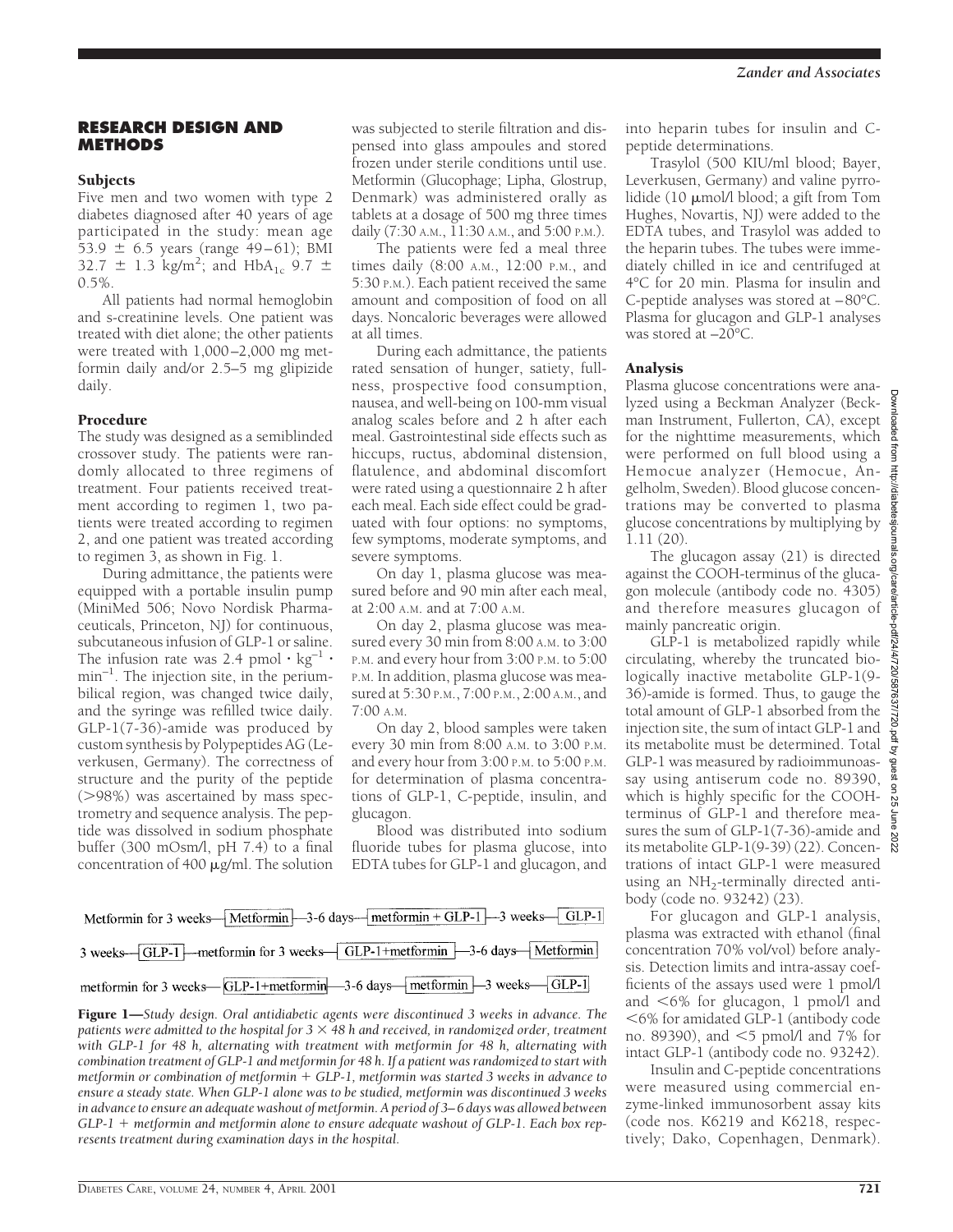The detection limits were 3 pmol/l for insulin assay and 17 pmol/l for C-peptide. Intra-assay and interassay coefficients of variation were  $4-10\%$  at  $39-1,240$ pmol/l for insulin and 3–6% at 380– 2,700 pmol/l for C-peptide. The crossreactivity with intact and split proinsulins in the C-peptide assay was 63–87%.  $HbA_{1c}$  was measured at the Steno Diabetes Hospital (Gentofte, Denmark) using an ion-exchange high-performance liquid chromatography method endowing the analysis with an interassay coefficient of variation of 0.15% in the range of 4.7– 11.3% (normal range 4.1–6.4).

# Statistical analysis and calculations

All results are presented as means  $\pm$  SEM. For statistical analysis, we used one-way analysis of variance for repeated measurements, Tukey's post hoc test for parametric analysis of normally distributed data, and the Friedman test with Dunn's post hoc test for nonparametric analysis. Statistical significance was set at  $P < 0.05$ .

Area under the curve (AUC) values were calculated using the trapezoidal rule.

# **RESULTS**

### Plasma concentrations of total and intact GLP-1

The mean concentrations of total GLP-1 (intact hormone plus metabolite) increased from  $17.7 \pm 2.3$  pmol/l during monotherapy with metformin (met) to  $101.6 \pm 14.7$  pmol/l during treatment with metformin and GLP-1 (comb) and  $108.1 \pm 8.2$  pmol/l during GLP-1 infusion (GLP-1)  $(P = 0.0001)$ . The mean levels of intact GLP-1 concentrations increased from 20.0  $\pm$  2.1 (met) to 31.8  $\pm$ 3.8 (comb) and  $35.3 \pm 2.7$  (GLP-1) pmol/l;  $P \le 0.0001$ , no difference between comb and GLP-1.

## Plasma glucose concentrations

On day 1, 24-h mean plasma glucose values, calculated from 9:30 A.M. (allowing the 2.5 h between 7:00 A.M. and 9:30 A.M. for the GLP-1 effect to develop) to 7:00 A.M. the following day, decreased from  $11.5 \pm 0.9$  (GLP-1) and  $11.8 \pm 0.5$  (met) to  $9.3 \pm 0.4$  (comb) mmol/l ( $P = 0.006$ ) (Fig. 2). We found no difference in blood glucose concentrations between monotherapy with GLP-1 and metformin. The corresponding AUC values decreased from 230.9  $\pm$  16.5 (GLP-1) and 236.8  $\pm$ 



Figure 2—*Plasma glucose concentrations. Values are mean* + 1 *SEM. Plasma glucose was significantly reduced on combination therapy* ( $\bullet$ <sup>*-* $\bullet$ </sup>) compared with monotherapy with GLP-1</sub> *(*f*—*f*) and metformin (*M*—*M*). There was no difference between monotherapy with metformin and GLP-1.* \**Blood glucose concentrations as analyzed on a Hemocue analyzer.*

11.1 (met) to  $187.6 \pm 8.9$  (comb) mmol/  $l \times h (P = 0.006)$ .

On day 2, fasting plasma glucose decreased from  $11.2 \pm 0.4$  (met) and  $11.5 \pm 0.5$  (GLP-1) to  $9.4 \pm 0.7$  (comb) mmol/l (*P* 5 0.008) (Fig. 2). The 24-h mean plasma glucose calculated from 8:00 A.M. to 7:00 A.M. the following day decreased from  $11.7 \pm 0.8$  (GLP-1) and  $11.8 \pm 0.5$  (met) to  $9.8 \pm 0.5$  (comb) mmol/l  $(P = 0.02)$  (Fig. 2). Corresponding AUC values decreased from 245.3  $\pm$ 15.1 (GLP-1) and  $244.3 \pm 9.0$  (met) to  $202.9 \pm 7.8$  (comb) mmol/l  $\times$  h (*P* = 0.004). No difference was observed between GLP-1 and metformin.

The effect of monotherapy as well as combination therapy compared with the effect of no treatment could be evaluated, in part, by comparison of fasting plasma glucose values from day 1 of GLP-1 treatment (because at that time, the patients had been without treatment for 3 weeks).

This value was compared with fasting values from day 2. Fasting plasma glucose decreased from  $13.9 \pm 1.0$  (no treatment) to  $11.2 \pm 0.4$  (met) and  $11.5 \pm 0.5$ (GLP-1) and was further reduced to 9.4  $\pm$ 0.7 (comb) mmol/l  $(P = 0.0005$  for all  $\frac{8}{8}$ treatments compared with no treatment).

## Glucagon, C-peptide, and insulin concentrations

Mean plasma glucagon concentration decreased from 13.2  $\pm$  0.8 (met) to 11.7  $\pm$ 0.9 (comb) and  $10.2 \pm 0.8$  (GLP-1) pmol/l ( $P = 0.0003$  with significance between GLP-1 and metformin, whereas the difference between combination therapy and metformin failed to reach statistical significance) (Fig. 3). Corresponding AUC values decreased from  $117.3 \pm 8.0$ (met) to 104.0  $\pm$  8.1 (comb) and 90.2  $\pm$ 7.4 (GLP-1) pmol $/1 \times h$  ( $P = 0.0003$  with significance between metformin and GLP-1 as monotherapy).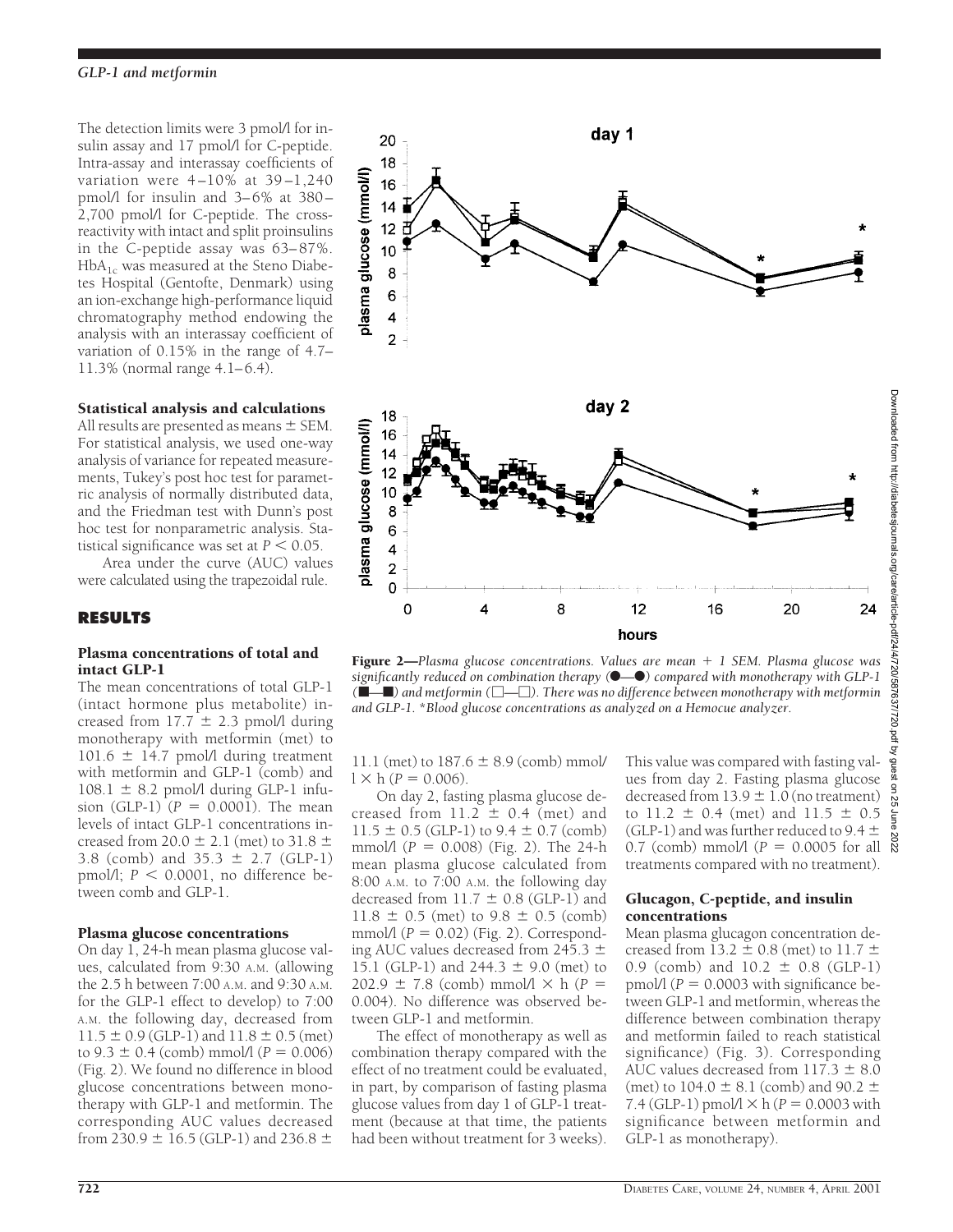

Figure 3—*Nine-hour profiles of the plasma concentrations of C-peptide, insulin, and glucagon concentration. Values are mean* + 1 *SEM.*  $\bullet$  *-* 6, *Combination therapy*;  $\bullet$  *- <i><sub>,</sub> monotherapy with metformin; and*  $\Box$  $\Box$ *, monotherapy with GLP-1. There was no difference between the insulin and C-peptide concentrations at any time of the day on the three regimens. The glucagon concentrations were significantly lower on monotherapy with GLP-1 compared with monotherapy with metformin*  $(P = 0.0003)$ .

We found no significant difference with respect to fasting, 24-h mean-of-theday, or AUC values for C-peptide and insulin levels between the three regimens (Fig. 3).

#### Appetite and side effects

For calculation of appetite, we used visual analog scales from day 2 to ensure consistency in appetite.

There was a trend toward reduction

in appetite on combination therapy compared with monotherapy (based on an average score, calculated as the sum of reciprocal values of satiety and fullness plus the values for hunger and prospective food consumption). Appetite scores were  $143 \pm 22$  (met),  $136 \pm 26$  (GLP-1), and  $122 \pm 22$  (comb) mm. Corresponding AUC values were  $1,607 \pm 272$  (met),  $1,536 \pm 340$  (GLP-1), and  $1,377 \pm 277$ (comb) mm  $\times$  h, but none of the changes were significant.

Side effects, recorded as nausea, impaired well-being, hiccups, ructus, abdominal distension, flatulence, and abdominal discomfort, scored very low for all days with no significant difference between the three regimens. Data are not shown.

**CONCLUSIONS** — In the present study, a similar degree of glycemic control was obtained by subcutaneous infusion of 2.4 pmol  $\cdot$  kg<sup>-1</sup>  $\cdot$  min<sup>-1</sup> GLP-1 and treatment with 1,500 mg metformin. A further improvement in glycemic control was obtained by combining continuous subcutaneous infusion of GLP-1 and metformin treatment.

Without any treatment, the mean fasting plasma glucose concentration was 13.6 mmol/l, and after GLP-1 and metformin treatment, the corresponding values were 11.5 and 11.2 mmol/l, respectively. This indicates that the treatment with both metformin and GLP-1 lowered plasma glucose by 2–3 mmol/l.

The combination of metformin and GLP-1 reduced plasma glucose by an extra 2 mmol/l, resulting in a mean fasting plasma glucose of 9.4 mmol/l and a 24-h mean-of-the-day of 9.8 mmol/l. Thus, the combination of metformin and GLP-1 seems to elicit additive effects. This would be in agreement with the fact that the two agents lower blood glucose by different mechanisms, namely for metformin, by increasing peripheral insulin sensitivity (6,7) and reducing hepatic glucose production (5) and for GLP-1, by a predominant action on islet secretion of insulin and glucagon (11,12). We used 1,500 mg metformin, a dose with which a decrease in blood glucose level of  $\sim$ 2–4 mmol/l may be expected (1,4,24). For GLP-1, we chose an infusion rate of 2.4 pmol  $\cdot$  kg<sup>-1</sup>  $\cdot$  $min^{-1}$ , a dose expected to reduce mean plasma glucose by 2–3 mmol/l (14). The doses of metformin and GLP-1, both of which are submaximal, were chosen to

Downloaded from http://diabetesjournals.org/care/article-pdf/24/4/720/587637/720.pdf by guest on 25 June 2022

icle-pdf/24/4/720/587637/720.pdf by guest on

 $\overline{55}$ 

Downloaded from http://diabetesjournals.org/care/a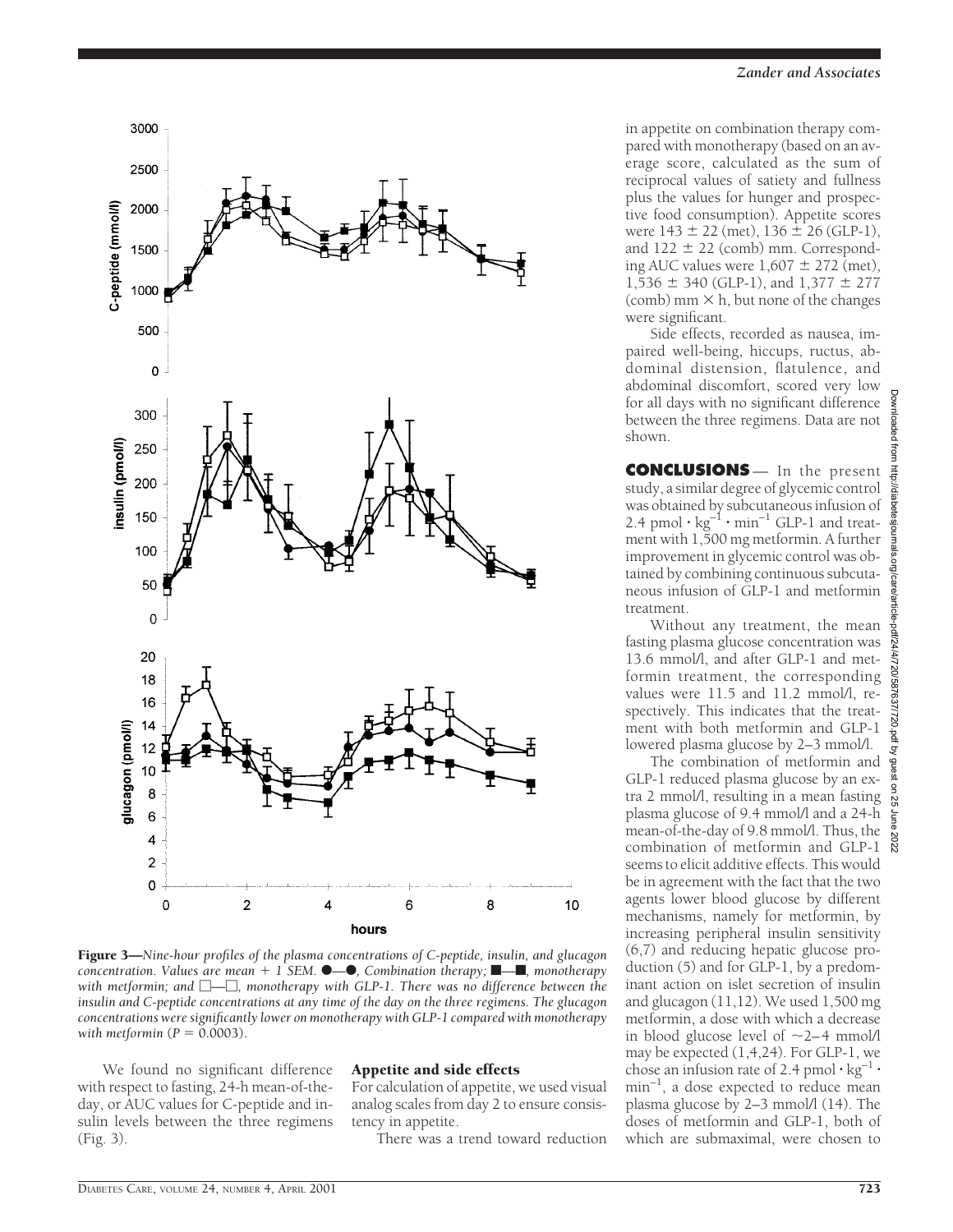allow optimal conditions to demonstrate additive effects rather than to demonstrate maximal effects of the two treatments.

The plasma level of intact GLP-1 in the present study increased to 30–35 pmol/l. Continuous intravenous infusion of 1.2 pmol  $\cdot$  kg<sup>-1</sup>  $\cdot$  min<sup>-1</sup> GLP-1 resulted in a plasma concentration of intact GLP-1 of 20–30 pmol/l (18). Thus, the concentrations of intact GLP-1 in the present study correspond to the concentrations of intact GLP-1 after intravenous infusion of 1.2 pmol  $\cdot$  kg<sup>-1</sup>  $\cdot$  min<sup>-1</sup>, supporting the assumption of a bioavailability of 50% after subcutaneous infusions (14). Rachmann et al. (25) used the same infusion rate in a study of the effects of intravenous infusion of GLP-1 in type 2 diabetic patients and obtained a larger reduction in plasma glucose levels. Therefore, it seems that subcutaneous administration is less efficacious than intravenous administration. This could be due to higher concentrations of the antagonistic metabolite GLP-1(9-36)-amide after subcutaneous infusion compared with intravenous infusion. It has been shown that, in high concentrations, its metabolite antagonizes the effect of GLP-1 by competitive inhibition of its receptor activation (26). This important issue clearly requires further investigation.

Metformin was recently described to be able to inhibit GLP-1 degradation (27), causing elevated levels of intact GLP-1. In our study, plasma levels of intact GLP-1 were similar in the presence and absence of metformin. Inhibition of GLP-1 degradation, therefore, cannot explain the additive effect of GLP-1 and metformin therapy.

Surprisingly, we did not find higher insulin and C-peptide levels during GLP-1 treatment compared with metformin alone, taking the identical mean blood glucose levels during the two treatments and the insulinotropic effect of GLP-1 into consideration. Neither the ratio of insulin over glucose nor the ratio of C-peptide over glucose differed between the three groups. The patients were in poor metabolic control with a mean fasting plasma glucose level of 14 mmol/l. As we have previously shown, the insulin response to GLP-1 depends on  $\beta$ -cell function (28); therefore, it is possible that the patients in the present study were incapable of responding to GLP-1 infusion with augmented insulin secretion. Nauck et al.

(29) recently demonstrated a preserved insulinotropic effect of GLP-1 in patients with longstanding type 2 diabetes, but these patients were insulin treated and therefore probably less exposed to glucotoxicity than our patients who were all treated with oral agents. Similarly, the identical insulin levels in the metformin and GLP-1 group could be due to a higher degree of glucotoxicity in the GLP-1 group, the members of which were untreated for 3 weeks, whereas the metformin group had been on 3 weeks of therapy.

Still, we observed a glucose-lowering effect of GLP-1 that was similar to that obtained in a previous study using the same infusion rate and the same number of patients (14). However, GLP-1 also inhibits glucagon secretion, and the 24-h mean plasma glucagon level on monotherapy with GLP-1 was significantly reduced compared with monotherapy with metformin. Furthermore, plasma glucagon levels tended to be even lower upon combination of GLP-1 and metformin compared with monotherapy with metformin. The seemingly weaker effect of GLP-1 on the combination day may be due to lower plasma glucose levels, which would tend to increase glucagon secretion. Inhibition of the glucagon level contributes to the glucose-lowering effect of GLP-1; this is supported by the observation that GLP-1 also reduces fasting plasma glucose in type 1 diabetic patients with minimal residual  $\beta$ -cell function (30). In these patients, who could only respond with a marginal insulin secretion to GLP-1, glucagon secretion was significantly inhibited, presumably resulting in decreased hepatic glucose production and, therefore, a decreasing plasma glucose (30).

Another possible advantage of combining GLP-1 and metformin could be an effect on body weight. GLP-1 reduces appetite in diabetic patients (14). The exact mechanism is unknown but could involve inhibition of gastric emptying (13). GLP-1 also inhibits food intake and reduces weight in rats when administered intracerebroventricularly (31). Whether peripherally administered GLP-1 reaches these central appetite-regulating centers is unknown but remains a possibility. In the U.K. Prospective Diabetes Study, metformin improved glycemic control without inducing weight gain; in contrast, treatment with sulfonylurea or insulin (3,4) and metformin may directly reduce weight (5). The mechanism whereby metformin reduces/stabilizes body weight is controversial (6), but reduction in appetite has been proposed (5). We observed a tendency toward reduced appetite during combination treatment compared with monotherapy, but the changes failed to reach statistical significance. Metformin causes side effects such as abdominal discomfort and diarrhea in 20–30% of patients (1). A dose-response study has shown that high doses of GLP-1 cause nausea and vomiting (32), but at therapeutic levels in diabetic patients, no side effects are reported (14). Based on the visual analog scale scores and the questionnaires, our patients seemed to have had very few side effects on either monotherapy, and the combination of GLP-1 and metformin showed no aggravation.

In conclusion, treatment for 48 h with continuous subcutaneous infusion of GLP-1 at a rate of 2.4 pmol  $\cdot$  kg<sup>-1</sup>  $\cdot$  min<sup>-1</sup> seems to equal the effect of 1,500 mg of metformin perorally daily based on fasting and 24-h mean-of-the-day plasma glucose values. Combination of GLP-1 and metformin further reduced plasma glucose by an extra 2 mmol/l with no side effects. Therefore, combination therapy with metformin and GLP-1 seems to have additive effects on plasma glucose in type 2 diabetic patients.

**Acknowledgments**— This study was supported by the Danish Diabetes Association, the Danish Medical Research Council, and the Novo Nordisk Foundation. Insulin pumps (MiniMed 506) were supplied by Novo Nordisk Pharmaceuticals.

We thank Susanne Reimer of Hvidovre Hospital and Lene Albæk of the Panum Institute, for technical assistance.

#### **References**

- 1. DeFronzo RA: Pharmacologic therapy for type 2 diabetes mellitus. *Ann Intern Med* 131:281–303, 1999
- 2. UK Prospective Diabetes Study (UKPDS) Group: Intensive blood-glucose control with sulphonylureas or insulin compared with conventional treatment and risk of complications in patients with type 2 diabetes (UKPDS 33). *Lancet* 352:837–853, 1998
- 3. UK Prospective Diabetes Study: Effect of intensive blood-glucose control with metformin on complications in overweight